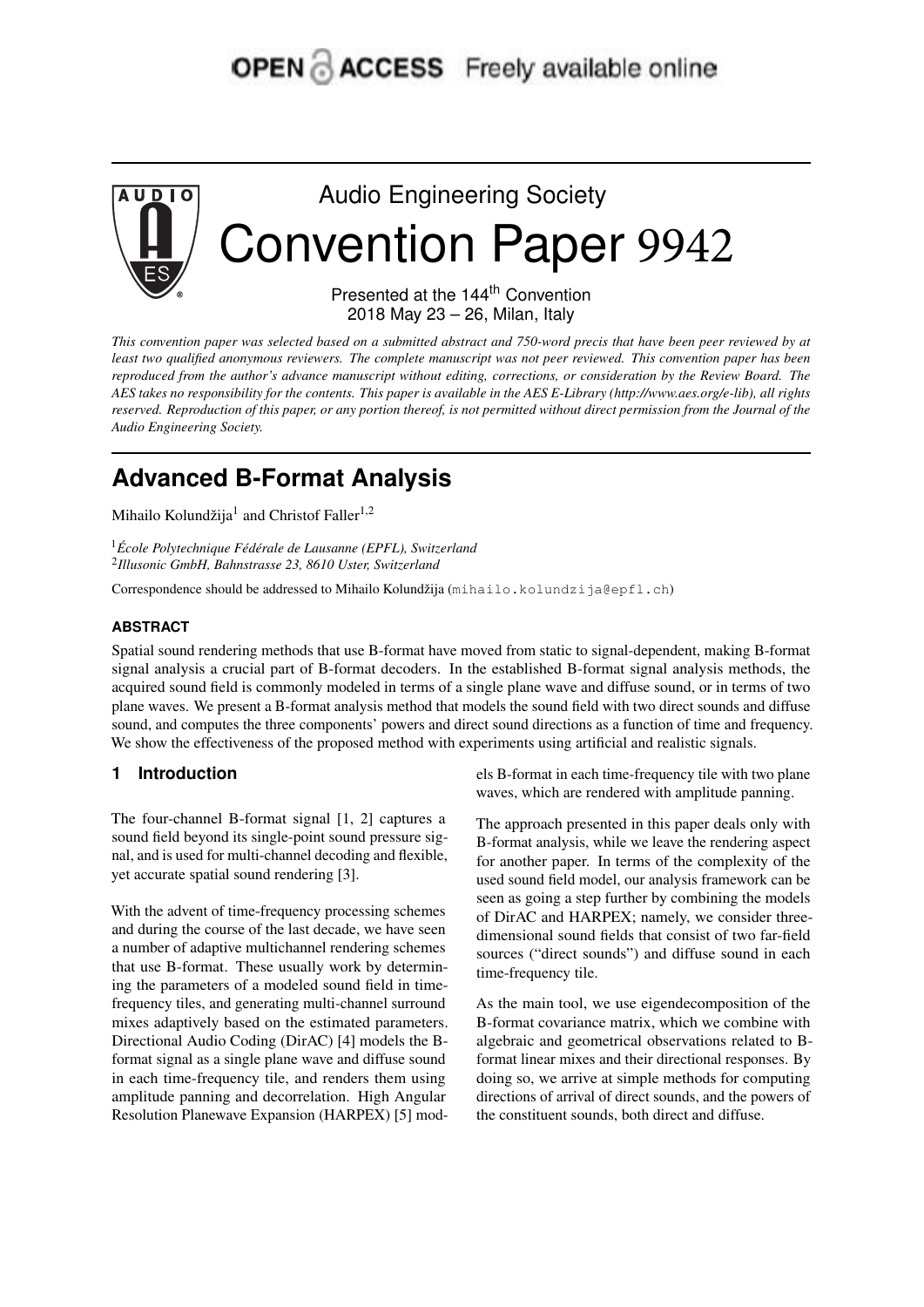A careful reader will notice similarities between some aspects of the approach presented in this paper and the MUSIC algorithm [6]. We do not claim novelty over or superiority to MUSIC in any way; we rather see our approach as a combination of a model choice and signal transformations that favor the eigendecompositionbased solution also featured in MUSIC, while we also present a geometrical analysis that gives rise to closedform solutions to the problem of source localization on one, and source signals' power computation on the other hand.

The paper is organized as follows. Section 2 gives an account of the used notation and sound field model. Section 3 describes the B-format signal representation and its relation to the analyzed sound field model. Section 4 gives an overview of ways to obtain various first-order directional responses by combining the Bformat signal components. In Section 5, we present a B-format signal analysis that gives rise to a procedure for localizing two concurrent far-field sources, while in Section 6 we give a procedure for estimating the powers of the far-field sound sources and the diffuse sound component. For the sake of completeness, Section 7 adapts the presented approach to a two-dimensional sound field model. Section 8 presents the results from a number of experiments, while the conclusions are in Section 9.

# **2 Notation and Sound Field Model**

In this paper, sound source signals and microphone signals are represented by either their sampled, discretetime representation, such as  $w(n)$ , or their short time-frequency representation  $W(n, f)$ , e.g. short-time Fourier transform (STFT), where *n* and *f* denote time and frequency indices, respectively. The presented analysis equally applies to both representations, but for convenience we adopt the latter, uppercase representation, and omit the time and frequency indices for brevity.

We also make use of the notion of *signal vectors*, whose elements are sound source signals, microphone signals, or combinations thereof. For example, a signal vector S may consist of *N* sound source signals  $S_0, S_1, \ldots, S_{N-1}$ , and we denote it by

$$
\mathsf{S} = \begin{pmatrix} S_0 & S_1 & \cdots & S_{N-1} \end{pmatrix}^\top. \tag{1}
$$

For simplicity and without loss of generality, the microphone—and thus our analysis—is placed at the

origin. The sound fields we consider consist of multiple far-field sources (or direct sounds) in addition to a perfectly diffuse sound field. We denote by *N* the number of far-field sources, but we mostly focus on the case where  $N = 2$ .

Any far-field source  $s_i$  is described by its sound pressure at the origin,  $S_i$ , and a unit-norm vector  $\mathbf{n}_i = (n_{i,0} \quad n_{i,1} \quad n_{i,2})^\top$  defining its direction of arrival (DOA) along the three Euclidean axes. The sound pressure of the diffuse sound field component at the origin is denoted by *Sd*.

We further assume that all sources, including the diffuse sound, can be modeled as zero-mean, mutually uncorrelated random processes. The power of  $S_i$  is given by  $P_i = \mathbb{E}[S_i S_i^H]$ , where  $\mathbb{E}[\cdot]$  denotes the expectation operator and  $S_i^H$  denotes the conjugate-transpose or Hermitian of  $S_i$ . In practice, the expectation  $\mathbb{E}[\cdot]$ corresponds to a short-time energy estimate.

We denote by  $\langle \mathbf{n},\mathbf{m}\rangle$  the inner product of vectors **n** and **m**. The  $l^2$ -norm of a vector **n** is denoted by  $\|\mathbf{n}\|_2$  and is related to the inner product via  $\|\mathbf{n}\|_2 = \sqrt{\langle \mathbf{n}, \mathbf{n} \rangle}$ . We also use diag $(n)$  to denote a diagonal matrix whose main diagonal contains the entries of n.

The notions of *direct sound* and *far-field source* are used interchangeably.

# **3 B-Format Signal**

The standard<sup>1</sup> B-format signal representation [1] uses a four-signal vector

$$
\mathsf{B}_s = \begin{pmatrix} X_s & Y_s & Z_s & W_s \end{pmatrix}^\top \tag{2}
$$

and corresponds to a coincident sound pickup of the following four signal components:

- sound pressure *W<sup>s</sup>* , with an omnidirectional directional characteristic  $d_{W_s}(\theta, \phi) = 1$
- sound pressure gradient (or particle velocity) *X<sup>s</sup>* along the *x*-axis, with a figure-of-eight or dipole dialong the *x*-axis, with a ngure-of-eight or dipole different characteristic  $d_{X_s}(\theta, \phi) = \sqrt{2} \cos \theta \cos \phi$

<sup>1</sup>We use the attribute *standard* and subscript *s* to denote the Bformat signal widely known in the literature [1, 3] and distinguish it from a slightly modified, but equivalent representation that we adopt in this paper.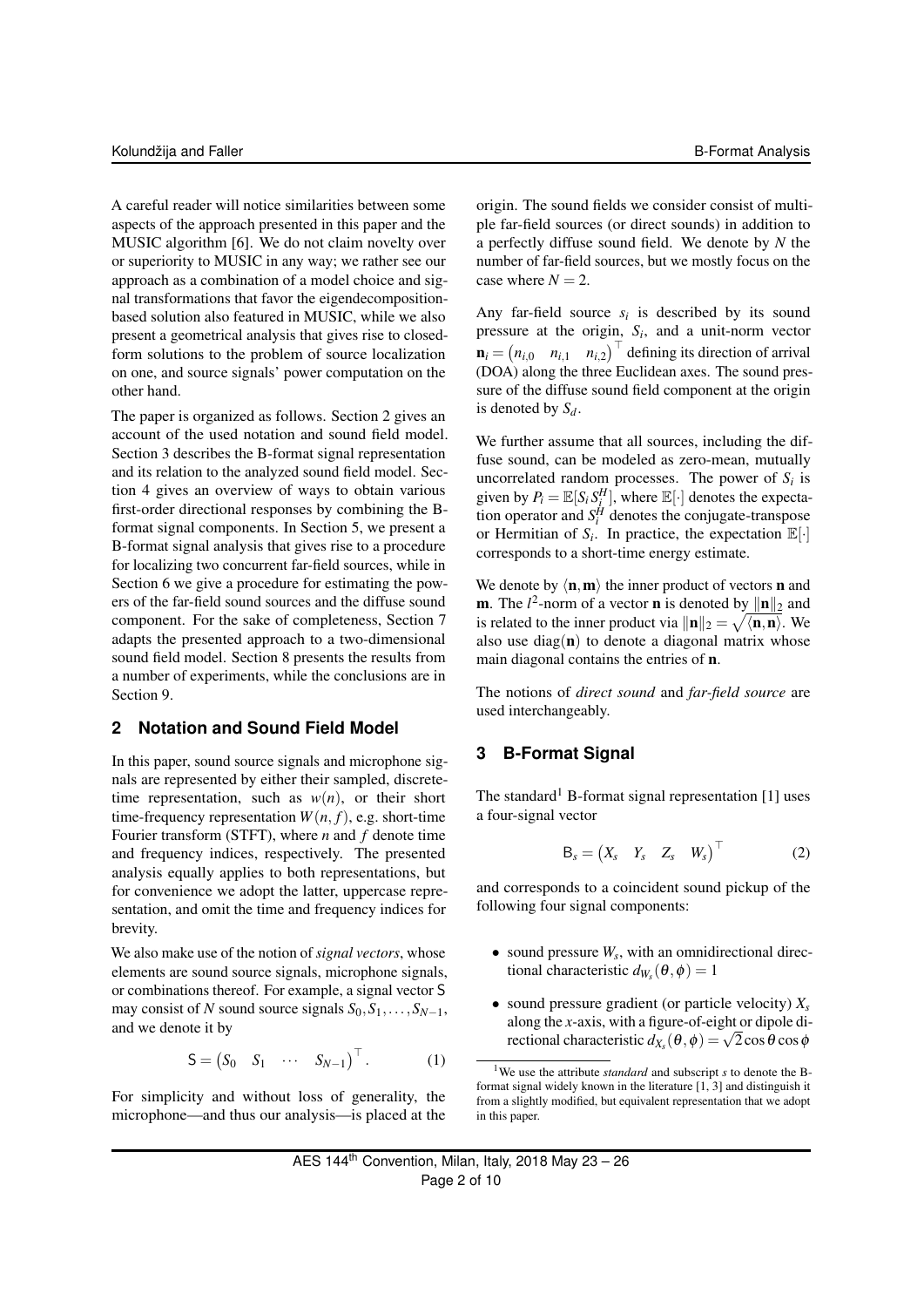- sound pressure gradient (or particle velocity) *Y<sup>s</sup>* along the *y*-axis, with a figure-of-eight or dipole dialong the y-axis, with a figure-of-eight or dipole diversional characteristic  $d_{Y_s}(\theta, \phi) = \sqrt{2} \sin \theta \cos \phi$
- sound pressure gradient (or particle velocity) *Z<sup>s</sup>* along the *z*-axis, with a figure-of-eight or dipole along the *z*-axis, with a ngure-or-eight or diper-<br>directional characteristic  $d_{Z_s}(\theta, \phi) = \sqrt{2} \sin \phi$ .

Angles  $\theta$  and  $\phi$  are azimuth and elevation, respectively. Angles  $\theta$  and  $\phi$  are azimuth and elevation, respectively<br>The scaling by  $\sqrt{2}$  of  $X_s$ ,  $Y_s$ , and  $Z_s$  is used to balance the average power between the omni and the three dipole channels [3].

Fig. 1 shows the directional responses of the four Bformat signal components.



Fig. 1: B-format signal's directional responses.

For reasons elaborated later in the text, we introduce a reversible change of the standard B-format signal vector B*<sup>s</sup>* . This change consists of removing the scale vector  $B_s$ . This change consists of removing the scale factor  $\sqrt{2}$  from the three dipole channels, while introducing the scale factor of  $\frac{1}{\sqrt{2}}$  $\frac{1}{3}$  in the omni channel. We denote the modified B-format vector as

$$
\mathsf{B} = \begin{pmatrix} X & Y & Z & W \end{pmatrix}^\top. \tag{3}
$$

If we define the vector c,

$$
\mathbf{c} = \begin{pmatrix} \frac{1}{\sqrt{2}} & \frac{1}{\sqrt{2}} & \frac{1}{\sqrt{2}} & \frac{1}{\sqrt{3}} \end{pmatrix}^\top,
$$

to be the vector of scale factors modifying the standard B-format vector B*<sup>s</sup>* , then the relation between B and B*<sup>s</sup>* is given via

$$
B = diag(c) Bs. \t(4)
$$

The modified B-format signal vector defined in this way corresponds to a set of virtual microphones with the following directional responses:

$$
d_X(\theta, \phi) = \cos \theta \cos \phi
$$
  
\n
$$
d_Y(\theta, \phi) = \sin \theta \cos \phi
$$
  
\n
$$
d_Z(\theta, \phi) = \sin \phi
$$
  
\n
$$
d_W(\theta, \phi) = \frac{1}{\sqrt{3}}.
$$

Taking the definition of the norm of  $d(\theta, \phi)$ ,

$$
||d||_2 = \left(\frac{1}{4\pi} \int_{-\frac{\pi}{2}}^{\frac{\pi}{2}} \int_0^{2\pi} |d(\theta, \phi)|^2 \cos \phi \, d\theta \, d\phi\right)^{\frac{1}{2}}, \tag{5}
$$

it is easy to show that the norms of the four modified directional responses,  $d_X$ ,  $d_Y$ ,  $d_Z$ , and  $d_W$  are all equal to  $\frac{1}{\sqrt{2}}$  $\overline{3}$ .

# **3.1 B-format of far-field sources**

As mentioned before, far-field sources come from directions represented by unit vectors n*<sup>i</sup>* , each pointing towards the DOA of the corresponding source. The direction-dependent gains of any source  $s_i$  in the Bformat signal vector are given by a four-element vector

$$
\mathbf{g}_i = \begin{pmatrix} n_{i,0} & n_{i,1} & n_{i,2} & \frac{1}{\sqrt{3}} \end{pmatrix}^\top. \tag{6}
$$

We call vectors g*<sup>i</sup>* signals' *B-format gain vectors*.

With *N* far-field sources, each with the sound pressure signal  $S_i$  and B-format gain vector  $g_i$ , the B-format signal vector  $B_f$  can be expressed as

$$
\mathsf{B}_f = \mathbf{G}\mathsf{S},\tag{7}
$$

where the  $4 \times N$  B-format signal gain matrix G has the form

$$
\begin{pmatrix} \mathbf{g}_0 & \mathbf{g}_1 & \cdots & \mathbf{g}_{N-1} \end{pmatrix}, \tag{8}
$$

and the signal vector S has length *N* and is given by

$$
\mathsf{S} = \begin{pmatrix} S_0 & S_1 & \cdots & S_{N-1} \end{pmatrix}^\top. \tag{9}
$$

Using elementary matrix calculus, we can express the B-format covariance matrix  $\mathbf{R}_f$  as

$$
\mathbf{R}_f = \mathbb{E}\left[B_f B_f^H\right] = \mathbf{G} \mathbb{E}\left[\mathbf{S} \mathbf{S}^H\right] \mathbf{G}^\top = \mathbf{G} \mathbf{R}_S \mathbf{G}^\top. (10)
$$

AES 144<sup>th</sup> Convention, Milan, Italy, 2018 May 
$$
23 - 26
$$

\nPage 3 of 10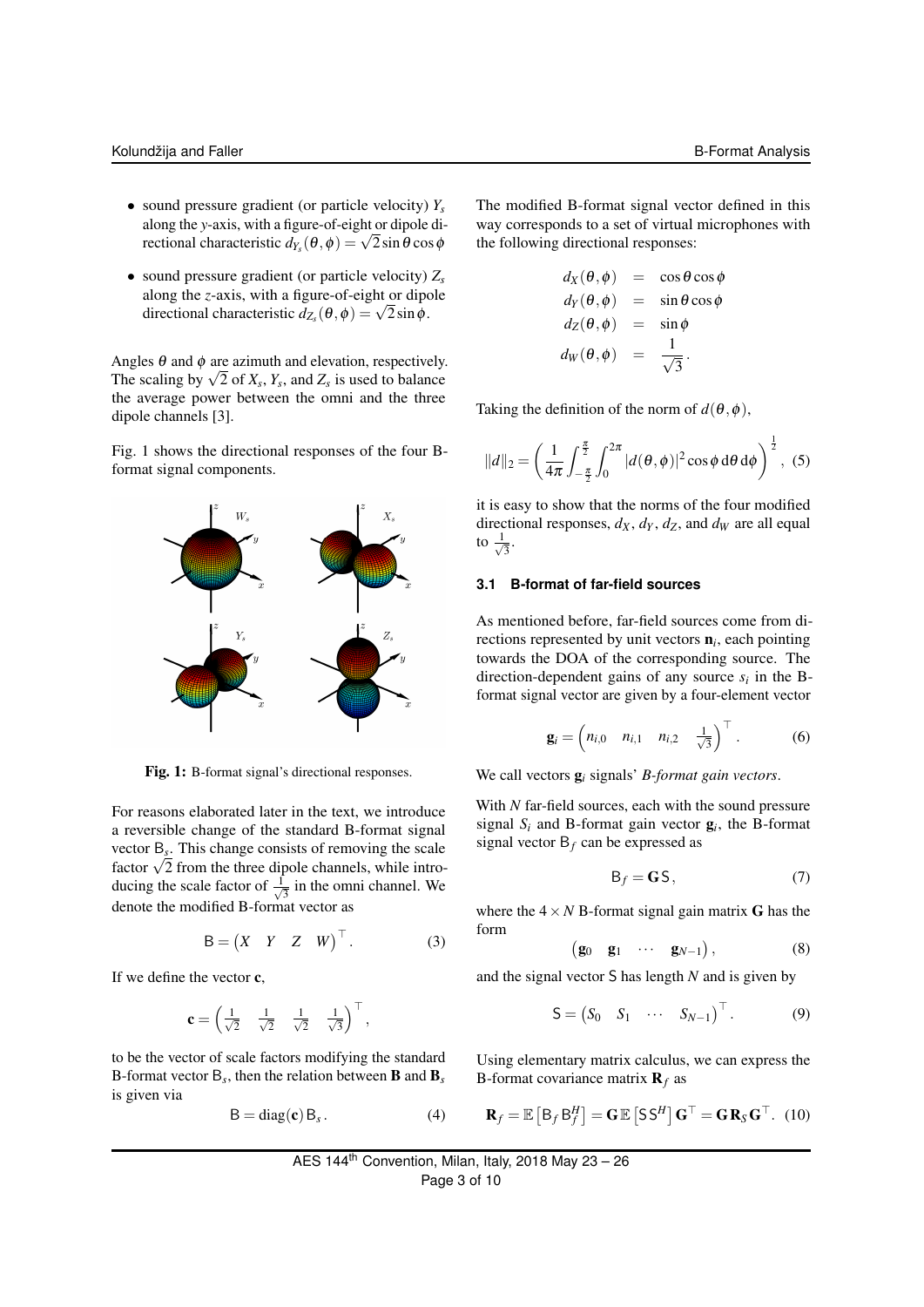Since we assumed the far-field sources to be zero-mean and uncorrelated, the signal covariance matrix  $\mathbf{R}_S$  is diagonal and of the form  $\mathbf{R}_S = \text{diag}(P_0, P_1, \ldots, P_{N-1}),$ which simplifies the B-format covariance matrix to the following form:

$$
\mathbf{R}_f = \sum_{i=0}^{N-1} P_i \mathbf{g}_i \mathbf{g}_i^\top.
$$
 (11)

# **3.2 B-format of diffuse sound**

We denote by  $B_d$  the B-format signal vector for perfectly diffuse sound and by  $X_d$ ,  $Y_d$ ,  $Z_d$ , and  $W_d$  its four signal components. Unlike for far-field sources, there is no deterministic relation between the four B-format components; we only know that  $W_d = \frac{1}{\sqrt{2}}$  $\frac{1}{3}S_d$ . However, by the fact that the four directional characteristics  $d_X$ ,  $d<sub>Y</sub>$ ,  $d<sub>Z</sub>$ , and  $d<sub>W</sub>$  are orthogonal functions, the B-format covariance matrix  $\mathbf{R}_{d}$  has a diagonal form, and its entries are proportional to the squared norms of the four directional characteristics. Since those are made equal by our B-format modification (4), the B-format covariance matrix is proportional to the  $4 \times 4$  identity matrix I,

$$
\mathbf{R}_d = P_d \mathbf{I},\tag{12}
$$

where  $P_d$  is the diffuse-sound power in any of the four B-format channels, and is related to the diffuse sound power *Pd<sup>s</sup>* in the standard B-format omni channel *W<sup>s</sup>* by  $P_d = \frac{1}{3} P_{d_s}$ .

# **3.3 B-format of the analyzed sound field model**

Since our sound field model combines far-field sources and diffuse sound, the B-format signal vector is a combination of  $B_f$  and  $B_d$ ,

$$
\mathsf{B} = \mathsf{B}_f + \mathsf{B}_d = \mathsf{G}\,\mathsf{S} + \mathsf{B}_d. \tag{13}
$$

Similarly, the B-format covariance matrix  **is given** by

$$
\mathbf{R} = \sum_{i=0}^{N-1} P_i \mathbf{g}_i \mathbf{g}_i^\top + P_d \mathbf{I}.
$$
 (14)

# **4 B-Format Transformations**

B-format transformations are simple manipulations of the B-format signal vector or its sub-vectors, such as

$$
\mathsf{B}_D = \begin{pmatrix} X & Y & Z \end{pmatrix}^\top \tag{15}
$$

or

$$
\mathsf{B}_P = \begin{pmatrix} X & Y & W \end{pmatrix}^\top. \tag{16}
$$

To avoid any confusion, we denote by B' the signal vector that may take the form of the B-format vector itself or any of its previously mentioned sub-vectors.

A B-format transformation defines a mix of the Bformat signal components and takes the form

$$
U = \mathbf{m}^\top \mathbf{B}'.
$$
 (17)

The vector m defines the B-format transformation and is called the B-format *signal transformation vector*. In this paper, we are mainly interested in the B-format transformations whose transformation vectors are of unit norm, namely  $\|\mathbf{m}\|_2 = 1$ .

# **4.1 Dipole rotation**

Consider any of the three B-format dipole signals, *X*, *Y*, or *Z*. A far-field source coming from the direction defined by a vector n is acquired with a gain equal to the projection of n onto the unit-norm vector defining the dipole's axis. This is apparent from the definition (6) of the signal's B-format gain vector, and represents a property that actually holds true for a dipole response aligned along any direction, and not only along the three Euclidean axes.

If one applies the B-format transformation  $U = m^{\top}B_D$ using a unit-norm transformation vector m, a far-field source with the DOA defined by n is acquired with the gain  $\langle \mathbf{n},\mathbf{m}\rangle$ . In other words, the gain of the far-field source in  $U$  is equal to the projection of **n** onto the unit-norm vector m. This in turn means that *U* is a dipole response along the axis m.

More generally and in the interest of the following analysis, one can take the signal vector B*<sup>D</sup>* and obtain another dipole signal vector  $B_D^r$  along three orthogonal directions  $\mathbf{m}_0$ ,  $\mathbf{m}_1$ , and  $\mathbf{m}_2$ , by applying the transform

$$
\mathsf{B}_{D}^{\prime} = \begin{pmatrix} \mathbf{m}_{0} & \mathbf{m}_{1} & \mathbf{m}_{2} \end{pmatrix}^{\top} \mathsf{B}_{D} = \mathbf{M}^{\top} \mathsf{B}_{D}, \qquad (18)
$$

where **M** is a  $3 \times 3$  rotation matrix defined by the three vectors  $\mathbf{m}_0$ ,  $\mathbf{m}_1$ , and  $\mathbf{m}_2$ .

AES 144<sup>th</sup> Convention, Milan, Italy, 2018 May 
$$
23 - 26
$$

\nPage 4 of 10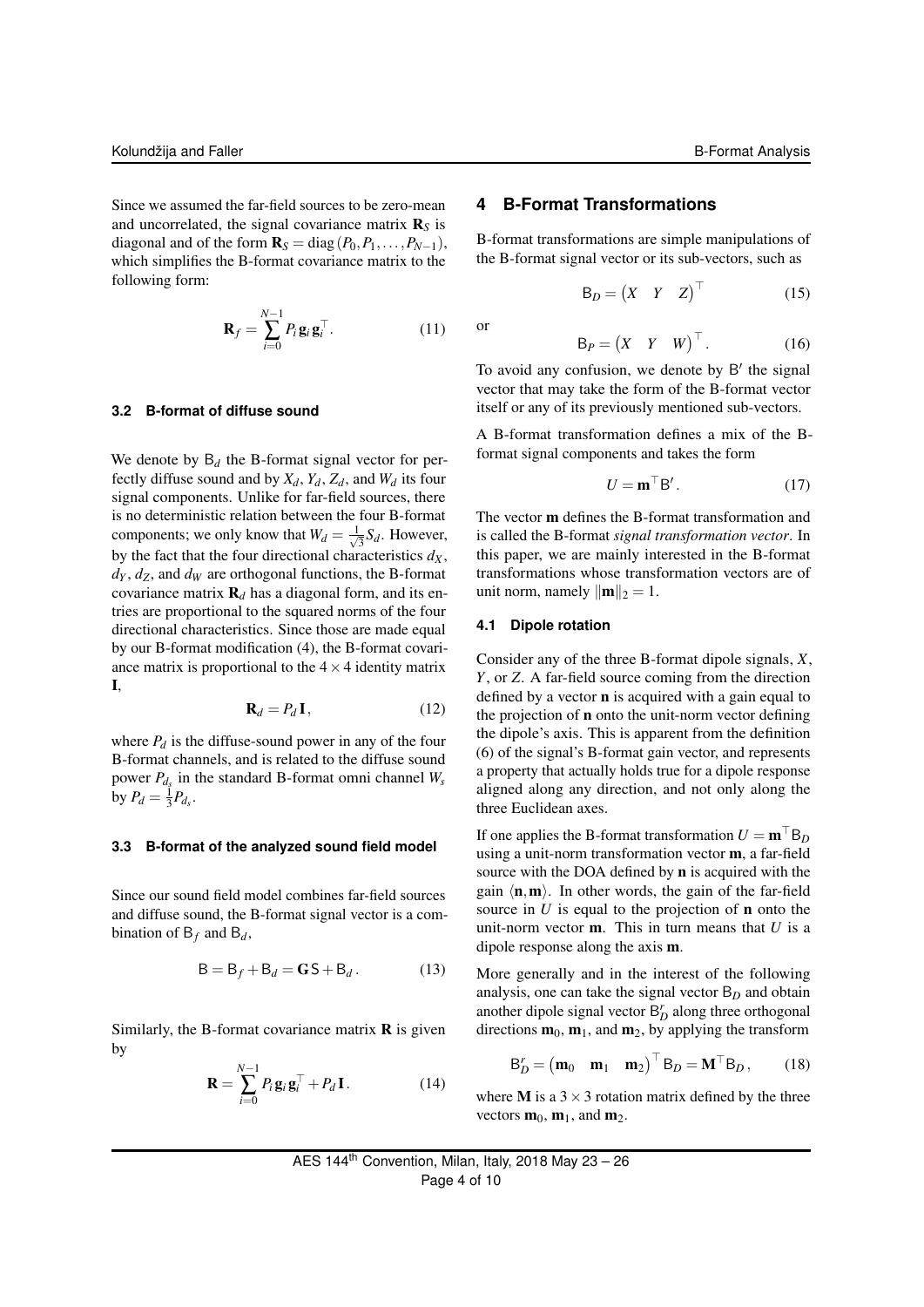# **4.2 First-order responses**

Performing a B-format transformation on the B-format vector B (or its sub-vector B*P*), one obtains a signal  $U = m<sup>T</sup>B$  whose directional response is what is called a general first-order directional response.

# **4.2.1 First-order response of far-field sources**

From (7), we get the B-format signal vector of a single far-field source *s*,

$$
B = Sg, \t(19)
$$

where *S* is the sound pressure due to the source at the origin, and g the source's B-format gain vector related to its DOA n through (6). After applying the B-format transformation (17) to the B-format signal vector (19), one gets

$$
U = S \left[ m_0 n_0 + m_1 n_1 + m_2 n_2 + \frac{m_3}{\sqrt{3}} \right],
$$
 (20)

which indicates the directional response obtained through the B-format transformation, i.e., the way the source's direction defined by n gets mapped to an acquisition gain.

Besides the obvious reduction to a dipole when  $m_3 = 0$ , we note the well-known *cardioid response* obtained for √  $m_3 = \frac{\sqrt{3}}{2}$ . The cardioid response has a single spatial null in the direction defined by the unit-norm vector

$$
\mathbf{n} = \frac{1}{\sqrt{m_0^2 + m_1^2 + m_2^2}} \begin{pmatrix} -m_0 & -m_1 & -m_2 \end{pmatrix}^\top. (21)
$$

Fig. 2 illustrates a cardioid response in the *xy*-plane, whose directional null also lies in the *xy*-plane.



Fig. 2: Cardioid response in the *xy*-plane.

When  $m_3$  takes on values from the interval  $\begin{bmatrix} 0, \end{bmatrix}$  $\frac{\sqrt{3}}{2}$ , the obtained first-order response takes a "tailed car $dioid$ " shape, $2$  with multiple directional zeros; these are given by the solutions of the following system with the components of n as unknowns:

$$
m_0 n_0 + m_1 n_1 + m_2 n_2 = -\frac{m_3}{\sqrt{3}} \qquad (22)
$$

$$
n_0^2 + n_1^2 + n_2^2 = 1. \t(23)
$$

One can recognize the equation of a plane in (22), while (23) defines the unit sphere centered at the origin; the intersection of the two is a circle, and it exists when  $m_3 \in \left[0, \frac{\sqrt{3}}{2}\right]$ . The directional nulls of *U* thus lie on the half-cone (nappe, in mathematical parlance) defined by the unit-norm vectors lying on the intersection circle.<sup>3</sup>

# **4.2.2 First-order response of perfectly diffuse sound**

The B-format signal vector as defined in this paper gives a convenient property of *diffuse sound response invariance under B-format transformations*. By this we mean that the power of diffuse sound is equal across the four B-format channels, and stays the same under any transformation  $U = m^{\top}B$  with  $\|\mathbf{m}\|_2 = 1$ . We show this by first noting that the power of the signal *U* is given by

$$
P_U = \mathbb{E}\left[U U^H\right] = \mathbb{E}\left[\mathbf{m}^T \mathbf{B} \mathbf{B}^H \mathbf{m}\right] = \mathbf{m}^T \mathbf{R} \mathbf{m}. \quad (24)
$$

Using the expression (12) for the B-format covariance matrix of a diffuse sound field, we get the property of diffuse sound response invariance:

$$
P_U = P_d \mathbf{m}^T \mathbf{I} \mathbf{m} = P_d. \tag{25}
$$

# **5 B-Format Source Localization**

# **5.1 Computing the minimum-power B-format transformation**

In the following analysis, signal vector  $B'$  can be the full B-format vector or any of its sub-vectors, and  $\mathbb{R}^7$ 

<sup>2</sup>Tailed cardioid responses include the well-known hyper-cardioid and super-cardioid. Fig. 3 illustrates a tailed cardioid response restricted to the *xy*-plane.

<sup>3</sup>Note that for the cardioid response, namely when  $m_3 = \frac{\sqrt{3}}{2}$ , the intersection circle collapses to a single point and the half-cone to a single line.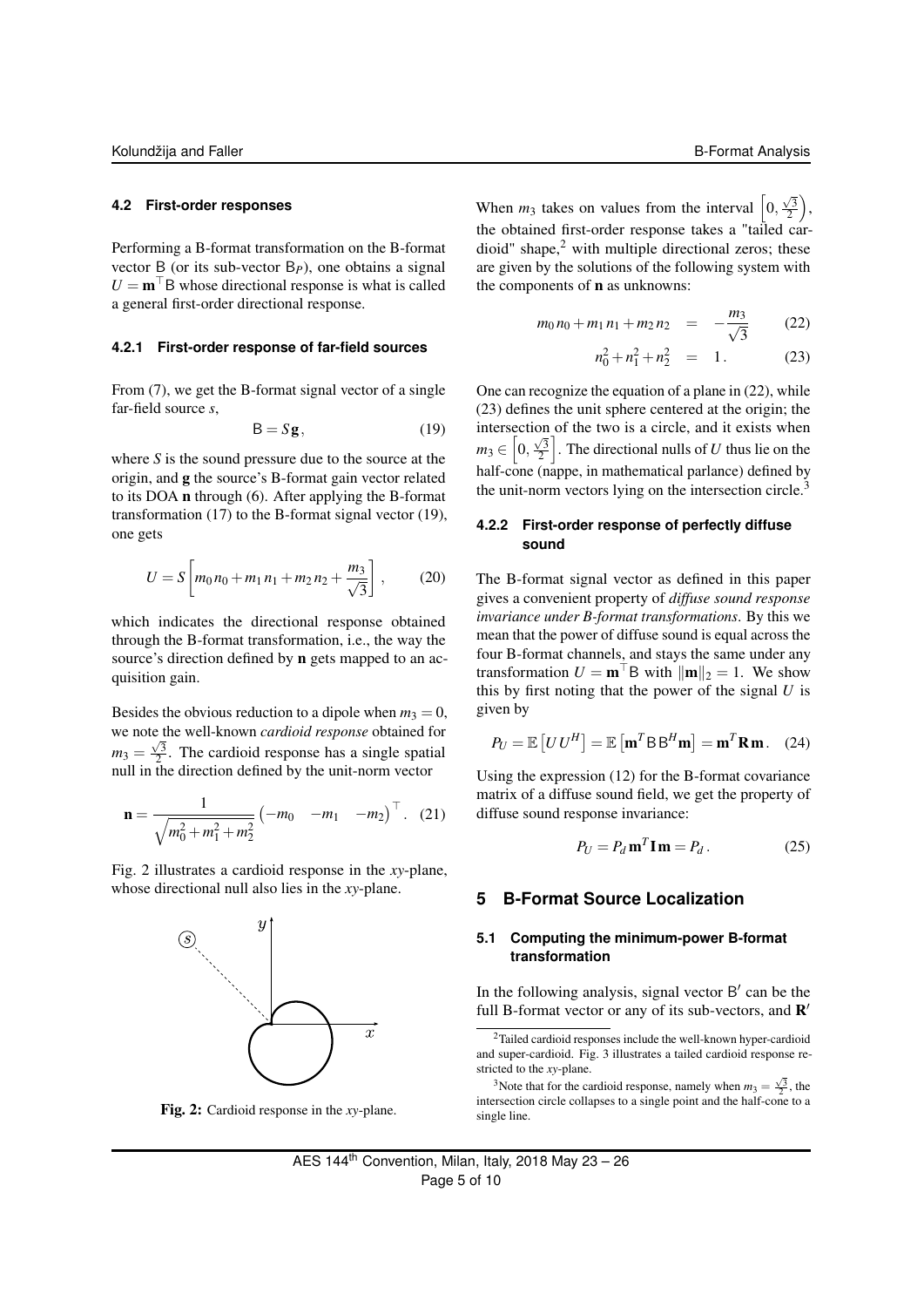is the covariance matrix of B'. We consider the sound field model presented in Section 2, so every B-format gain vector  $\mathbf{g}_i$  takes the form of its sub-vector  $\mathbf{g}'_i$ , with the same entry-wise correspondence as that between B and  $B'$ . We seek the vector  $m$  and the corresponding B-format transformation  $U = \mathbf{m}^\top B'$ , with  $\|\mathbf{m}\|_2 = 1$ , such that the power of *U* is minimized.

Using (24) and (14), we can express the power  $P_U$  as

$$
P_U = \sum_{i=0}^{N-1} P_i |\langle \mathbf{m}, \mathbf{g}'_i \rangle|^2 + P_d.
$$
 (26)

We know from linear algebra that the unit-norm **m** that minimizes  $P_U$  in (24) is given by the eigenvector of  $\mathbb{R}'$  that corresponds to its smallest eigenvalue. The minimum  $P_U$  obtained thereby is equal to the smallest eigenvalue of  $\mathbf{R}'$ .

Additionally, (26) tells us something more: the power *P<sup>U</sup>* is minimized and equal to the diffuse sound power  $P_d$  when the vector **m** is orthogonal to all the gain vectors  $g_i'$ . This in turn means that the first-order response defined by the optimal m has directional nulls in all directions  $\mathbf{n}_i$  of the far-field sources.

For the latter to be possible in a general case, there is a limit to the number of far-field sources N. If B' refers to the full B-format vector,  $N$  can be at most 3; if  $B'$  is a sub-vector of B, *N* cannot be larger than 2.

When  $N = 3$ , the vector **m** minimizing (24) defines a first-order response that has spatial nulls on a half-cone that contains the unknown directions  $\mathbf{n}_0$ ,  $\mathbf{n}_1$ , and  $\mathbf{n}_2$  of the three far-field sources. It however does not allow one to come up with the three unknown directions in a closed form.

A closed-form solution for the far-field directions can be obtained when  $N = 2$ , and we describe a two-step procedure for obtaining it.

# **5.2 Localization of two far-field sources in a plane**

Without loss of generality, we assume that the sound field consists of two far-field sources, both in the *xy*plane, and diffuse sound. We perform the analysis on the B-format signal sub-vector B*<sup>P</sup>* defined in (16), whose covariance matrix is denoted by R*P*.

We seek a unit-norm B-format transformation vector  $m_P$  of length 3 that minimizes the power of  $U = m<sup>T</sup> B_P$ .

From our previous analysis, we know that the solution is given by the eigenvector of  $\mathbf{R}_P$  that corresponds to its smallest eigenvalue. We also know that the obtained first-order response has directional nulls in the directions of the two far-field sources. These two directions in the *xy*-plane,  $\mathbf{n}_0 = (n_{0,0} \quad n_{0,1})^\top$  and  $\mathbf{n}_1 = (n_{1,0} \quad n_{1,1})^\top$ , are the solutions of the following system with two unknowns:

$$
m_{P,0}n_0 + m_{P,1}n_1 = -\frac{m_{P,2}}{\sqrt{3}}
$$
  

$$
n_0^2 + n_1^2 = 1.
$$
 (27)

The two solutions are easily computed (for instance, by substitution) and we refrain from giving their closed form for the sake of brevity.

Fig. 3 gives a graphical illustration of a first-order response  $U = \mathbf{m}_P^{\top} \mathbf{B}_P$  whose directional nulls point towards the two far-field sources,  $s_0$  and  $s_1$ .



Fig. 3: First-order ("tailed cardioid") response with directional nulls towards  $s_0$  and  $s_1$ .

# **5.3 Localization of two far-field sources in 3D**

Here we perform the analysis using the B-format signal sub-vector  $B_D$  defined in (15); the covariance matrix of  $B_D$  is denoted by  $\mathbf{R}_D$ .

We start in the same way as before by looking for the unit-norm vector  $\mathbf{m}_D$  that minimizes the power of the Bformat transformation  $U = \mathbf{m}^\top B_D$ . From the previous analysis, we know that *U* has a dipole response pointing in the direction defined by  $\mathbf{m}_D$ .

The vector  $\mathbf{m}_D$  is orthogonal to both  $\mathbf{n}_0$  and  $\mathbf{n}_1$ . In geometric terms, the signal *U* has a dipole response whose directional null-plane coincides with the plane defined by  $\mathbf{n}_0$  and  $\mathbf{n}_1$ .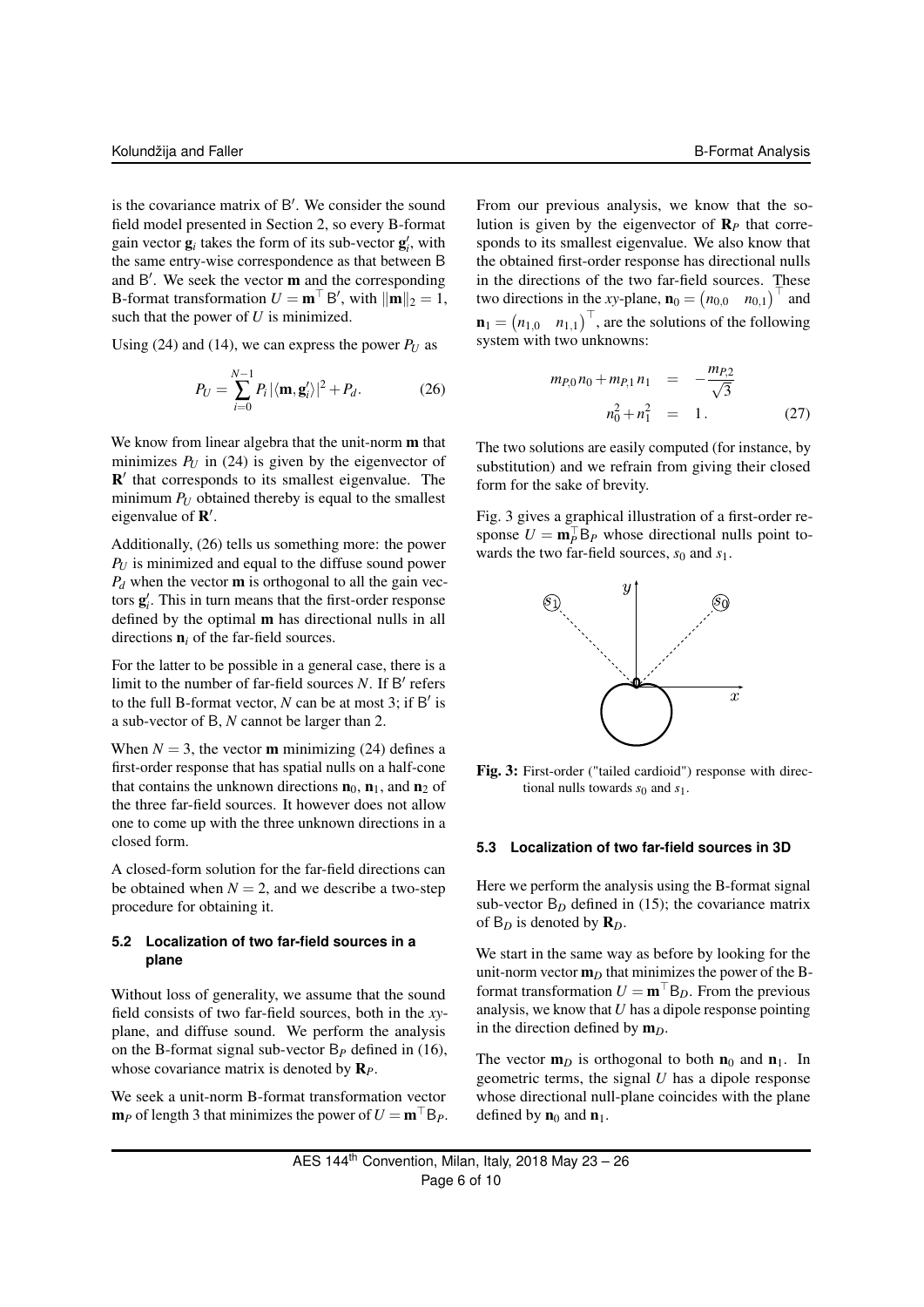We denote by  $V_D$  the rotation matrix that contains the eigenvectors of R*<sup>D</sup>* sorted in decreasing order of the corresponding eigenvalues,

$$
\mathbf{V}_D = (\mathbf{v}_{D,0} \quad \mathbf{v}_{D,1} \quad \mathbf{v}_{D,2}). \tag{28}
$$

As mentioned above,  $\mathbf{m}_D$  is given by the eigenvector of R<sub>D</sub> that corresponds to its smallest eigenvalue, which in this case means  $m_D = v_{D,2}$ .

The matrix  $V_D$  can be used to rotate the three B-format dipoles in  $B_D$  and obtain another vector  $B_D^r$  with the following dipole responses:

- $B_{D,2}^r$ , along the direction  $\mathbf{v}_{D,2}$  orthogonal to  $\mathbf{n}_0$  and  $n_1$
- $B_{D,0}^r$  and  $B_{D,1}^r$ , along orthogonal directions  $\mathbf{v}_{D,0}$ and  $\mathbf{v}_{D,1}$  which lie in the same plane as  $\mathbf{n}_0$  and  $\mathbf{n}_1$ .

The problem of localizing the two far-field sources can now be posed as a two-dimensional localization in the plane defined by the eigenvectors  $\mathbf{v}_{D,0}$  and  $\mathbf{v}_{D,1}$ , using the signal vector  $B_P^r = (B_{D,0}^r \quad B_{D,1}^r \quad W)^{\top}$ .

Denote by  $\mathbf{n}_0^r = (n_{0,0}^r \quad n_{0,1}^r)^\top$  and  $\mathbf{n}_1^r = (n_{1,0}^r \quad n_{1,1}^r)^\top$ the solutions to the two-dimensional source localization problem in the plane defined by  $\mathbf{v}_{D,0}$  and  $\mathbf{v}_{D,1}$ . We note that this plane can be viewed as a rotated *xy*-plane, and  $\mathbf{n}'_0$  and  $\mathbf{n}'_1$  obtained by following the procedure described in Section 5.2.

To obtain the three-dimensional directions  $\mathbf{n}_0$  and  $\mathbf{n}_1$ , we need to perform the rotations

$$
\mathbf{n}_{i} = \mathbf{V}_{D} \begin{pmatrix} \mathbf{n}_{i}^{r} \\ 0 \end{pmatrix}, \qquad (29)
$$

or more simply

$$
\mathbf{n}_i = \begin{pmatrix} \mathbf{v}_{D,0} & \mathbf{v}_{D,1} \end{pmatrix} \mathbf{n}_i^r. \tag{30}
$$

# **6 Power of Diffuse Sound and Far-Field Sources**

Even when  $N = 3$ , the solution of (24), given by the eigenvector of R that corresponds to its smallest eigenvalue, gives the signal whose power  $P_U$  equals the smallest eigenvalue of **, but also equals the diffuse** sound power  $P_d$ . In short, the diffuse sound power  $P_d$ 

is equal to the smallest eigenvalue of the B-format covariance matrix **R**. The same is obtained when  $N = 2$ , irrespective of whether  $\mathbf{R}, \mathbf{R}_D$ , or  $\mathbf{R}_P$  is used. Note that the diffuse-sound power  $P_{d_s}$  of the standard B-format omni channel  $W_s$  is obtained via  $P_{d_s} = 3P_d$ .

The powers  $P_0$  and  $P_1$  of the two far-field sources are slightly more difficult to obtain. One way, presented here, consists of constructing two cardioid responses,  $d_{C_0}$  and  $d_{C_1}$ , each with its spatial null in the far-field source direction,  $n_0$  and  $n_1$ , respectively. Knowing the power  $P_d$  of the diffuse sound and the gain of the cardioid in the other far-field source's direction allows computing the power of that source.

Let the vector  $\mathbf{m}_i$  define the unit-norm B-format transformation vector giving the cardioid response  $d_{C_i}$  described above. It is easy to show that  $\mathbf{m}_i$  is given by

$$
\mathbf{m}_{i} = \begin{pmatrix} -\frac{n_{i,0}}{2} & -\frac{n_{i,1}}{2} & -\frac{n_{i,2}}{2} & \frac{\sqrt{3}}{2} \end{pmatrix}^{\top}.
$$
 (31)

Knowing that  $\mathbf{m}_i$  is orthogonal to  $\mathbf{g}_i$ , we combine (24) and (26) to obtain

$$
\mathbf{m}_i^\top \mathbf{R} \mathbf{m}_i = \sum_{j \neq i} P_j |\langle \mathbf{m}_i, \mathbf{g}_j \rangle|^2 + P_d, \qquad (32)
$$

and from it the power  $P_j$  of the far-field source  $s_j$ ,  $j \neq i$ :

$$
P_j = \frac{\mathbf{m}_i^\top \mathbf{R} \mathbf{m}_i - P_d}{|\langle \mathbf{m}_i, \mathbf{g}_j \rangle|^2}.
$$
 (33)

# **7 Adaption to Two-Dimensional Sound Fields**

Our framework can easily be adapted to purely twodimensional sound fields. With those, far-field sources are located in the *xy*-plane, and so is the diffuse sound.<sup>4</sup>

With the 2D sound field model, the relevant directional responses  $d(\theta)$  are functions of azimuth only, and their norm takes the form

$$
||d||_2 = \left(\frac{1}{2\pi} \int_0^{2\pi} |d(\theta)|^2 d\theta\right)^{\frac{1}{2}}.
$$
 (34)

Contrary to the 3D case, the norms of the three directional responses of the standard 2D B-format vector

<sup>4</sup>By two-dimensional diffuse sound, we mean the sound that has the diffuse sound attributes of homogeneity and directional isotropy in the *xy*-plane.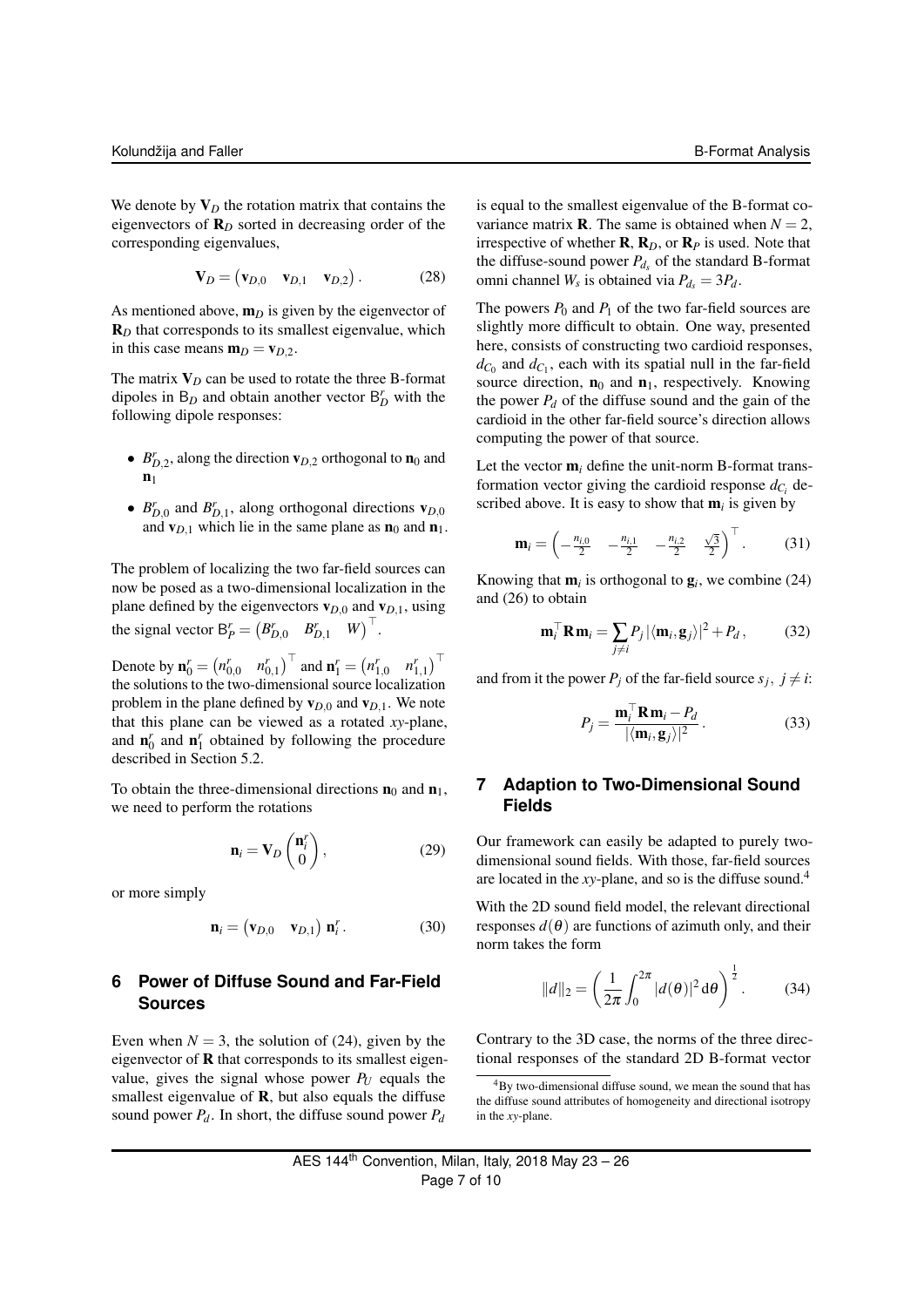$B_s = \begin{pmatrix} X_s & Y_s & W_s \end{pmatrix}^\top$  are already equal. However, to be in line with the previous 3D analysis and have dipole responses of unit gain in their look direction, we modify the standard B-format vector in an analogous fashion, namely

$$
\mathsf{B} = \mathbf{s}^\top \mathsf{B}_s,\tag{35}
$$

where the scaling vector s now takes the form

$$
\mathbf{s} = \begin{pmatrix} \frac{1}{\sqrt{2}} & \frac{1}{\sqrt{2}} & \frac{1}{\sqrt{2}} \end{pmatrix}^\top. \tag{36}
$$

Similarly, we denote by  **the covariance matrix of the** signal vector B.

The analysis for DOA estimation is analogous to the 3D case. The B-format transformation m that nulls the two far-field sources is given by the eigenvector of R that corresponds to its smallest eigenvalue, and the two DOAs,  $n_0$  and  $n_1$ , are obtained as the solutions of the following system:

$$
m_0 n_0 + m_1 n_1 = -\frac{m_2}{\sqrt{2}}
$$
  

$$
n_0^2 + n_1^2 = 1.
$$
 (37)

The diffuse sound power  $P_d$  is given by the smallest eigenvalue of R, and is related to the diffuse sound power *Pd<sup>s</sup>* of the standard B-format omni channel *W<sup>s</sup>* via  $P_{d_s} = 2P_d$ .

Finally, the powers  $P_0$  and  $P_1$  of two far-field sources are obtained by forming two cardioid responses,  $d_{C_0}$ and  $d_{C_1}$ , with directional nulls defined by  $\mathbf{n}_0$  and  $\mathbf{n}_1$ , respectively.

It is easy to show that those two cardioid responses are given by the B-format transformation vectors

$$
\mathbf{m}_{i} = \begin{pmatrix} -\frac{n_{i,0}}{\sqrt{3}} & -\frac{n_{i,1}}{\sqrt{3}} & \frac{\sqrt{2}}{\sqrt{3}} \end{pmatrix}^{\top}, \quad (38)
$$

while the powers of the two sources are obtained from (33). The B-format gain vectors g*<sup>i</sup>* for the 2D case have the form

$$
\mathbf{g}_i = \begin{pmatrix} n_0 & n_1 & \frac{1}{\sqrt{2}} \end{pmatrix}^\top. \tag{39}
$$

# **8 Experimental Results**

# **8.1 Time-frequency overlapping sources**

Time-frequency approaches considering only one direct sound per time and frequency, e.g. [7, 4], fail in correctly identifying direct sound when several sources are overlapping in time and frequency.

Ideally, we expect that consideration of two direct sounds in the model allows to identify two sources, even when they overlap in time and frequency.

For the purpose of testing this scenario, we generated a B-format signal consisting of two white Gaussian signals,  $S_0$  and  $S_1$ , as direct sounds, and a third white Gaussian signal  $S_d$  as diffuse sound. The two direct sounds have azimuths  $\theta_0 = -80^\circ$ ,  $\theta_1 = 40^\circ$ , and elevations  $\phi_0 = -60^\circ, \phi_1 = 20^\circ$ .

The power ratio  $\frac{P_1}{P_0}$  between the powers of  $S_1$  and  $S_0$  is 6 dB, while the power ratio  $\frac{P_1}{P_d}$  between the power of  $S_1$ and the power of diffuse sound  $S_d$  is 12 dB. We consider power ratios rather than powers because we process the B-format in time and frequency with non-uniform frequency resolution, which renders the aggregate analysis of the computed power values inadequate.





First we present the results of the DOA analysis in the time-frequency domain, shown in Fig. 4. Apart from some variations at the start, where covariance matrix estimates are less accurate, the estimated directions of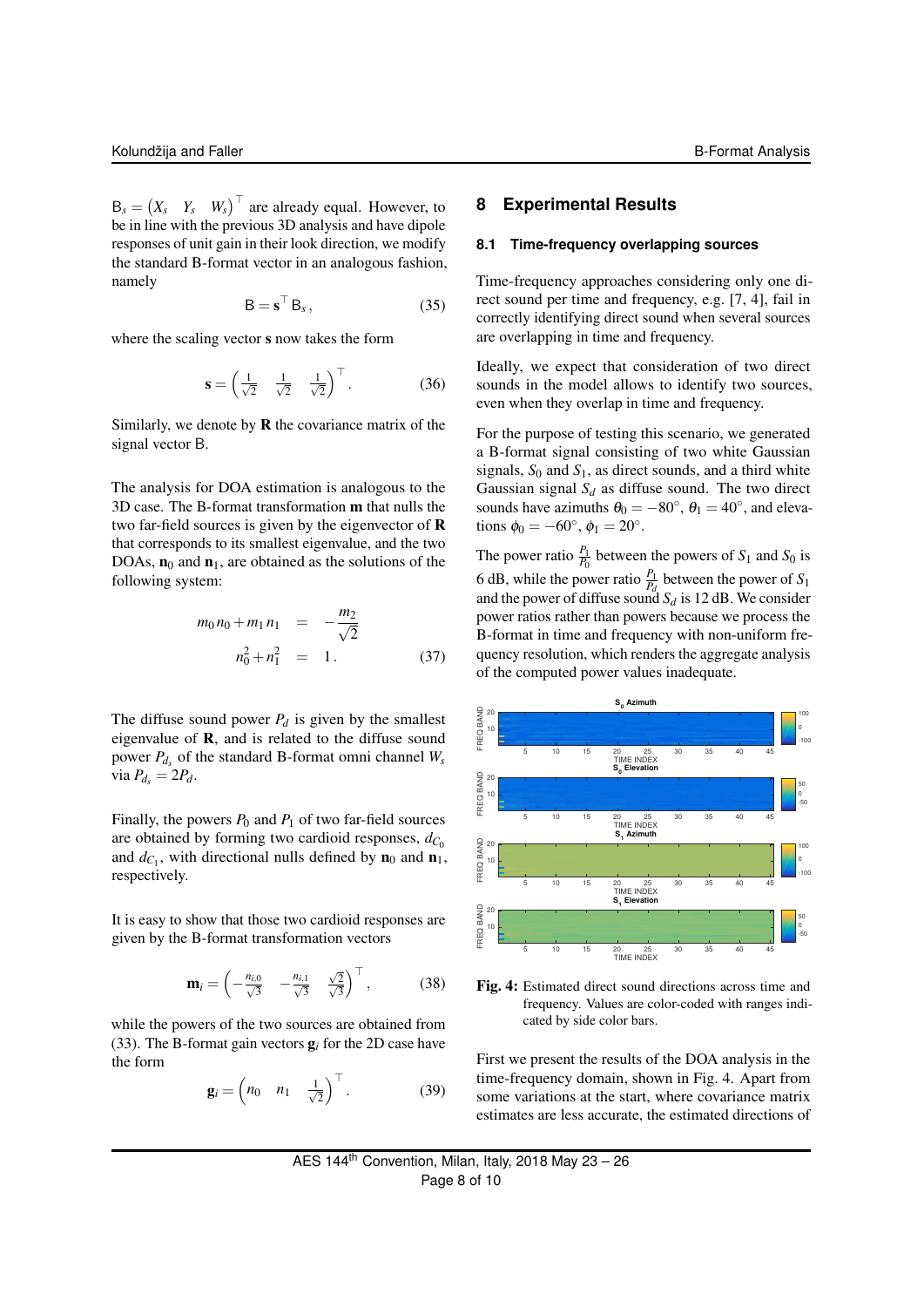the two direct sounds appear to be time- and frequencyinvariant. They also seem to be close to the true values, but the visual inspection is insufficient to give an accurate account thereof, which is why we show a more global result overview in the following figures.

Fig. 5 shows the histograms of the two sources' computed DOAs taken over all time-frequency tiles. The estimated DOAs concentrate around and peak at the true values. We also note that the DOA histogram of the second, stronger source, has a smaller spread.

Fig. 6 shows histograms of the estimated power ratios between the two far-field sources on one, and the second far-field source and diffuse sound on the other hand. As with the estimated source directions, we see that both power ratio histograms peak at the true power ratio values.



Fig. 5: Histograms of estimated azimuths and elevations.

# **8.2 Four far-field sources**

We mixed a second B-format signal from a multi-track recording with two simultaneous vocals, a violin, and an acoustic guitar. The azimuths and elevations of the instruments are shown in Table 1. The objects were purposely relatively densely located in the front, within the azimuth range of  $[-60^{\circ}, 60^{\circ}]$ .

The fact that the sources are not densely time-frequency overlapping is not unfavorable for the approaches that can accommodate only one direct sound, such as DirAC. We thus give a comparison between the proposed B-format DOA analysis and that of DirAC.



**Fig. 6:** Histograms of estimated power ratios  $\frac{P_1}{P_0}$  and  $\frac{P_1}{P_d}$ .

| Name             | Azimuth     | Elevation    |
|------------------|-------------|--------------|
| Main vocal       |             | $20^{\circ}$ |
| Background vocal | 60°         | ∩°           |
| Violin           | $-30^\circ$ | $20^{\circ}$ |
| Guitar           | $30^\circ$  | −3∩°         |

Table 1: Directions of mixed sources.

Fig. 7 compares the results of the DOA analysis of the proposed approach (top two panels) and DirAC (bottom two panels). The first panel gives the histogram of the computed azimuths for both sources taken together, while the second panel gives the analogous histogram with computed elevations; the same holds for the third and fourth panel, which refer to the angles computed with DirAC. Since there are more than two sources, the azimuth and elevation estimations in Fig. 7 vary, depending on the sources' momentary relative strengths. The histograms in the top two panels of Fig. 7 have clear peaks at the source positions specified in Table 1. The peaks in the DirAC DOA analysis, shown in the bottom two panels, are less pronounced, while only the most prominent source, i.e. the guitar, is frequently and correctly localized.

# **9 Conclusions**

We presented an approach for analyzing the B-format signal with a sound field model that considers two direct sounds and diffuse sound in each time-frequency tile. In order to give intuition and show mathematical soundness and rigor, we gave an account of every